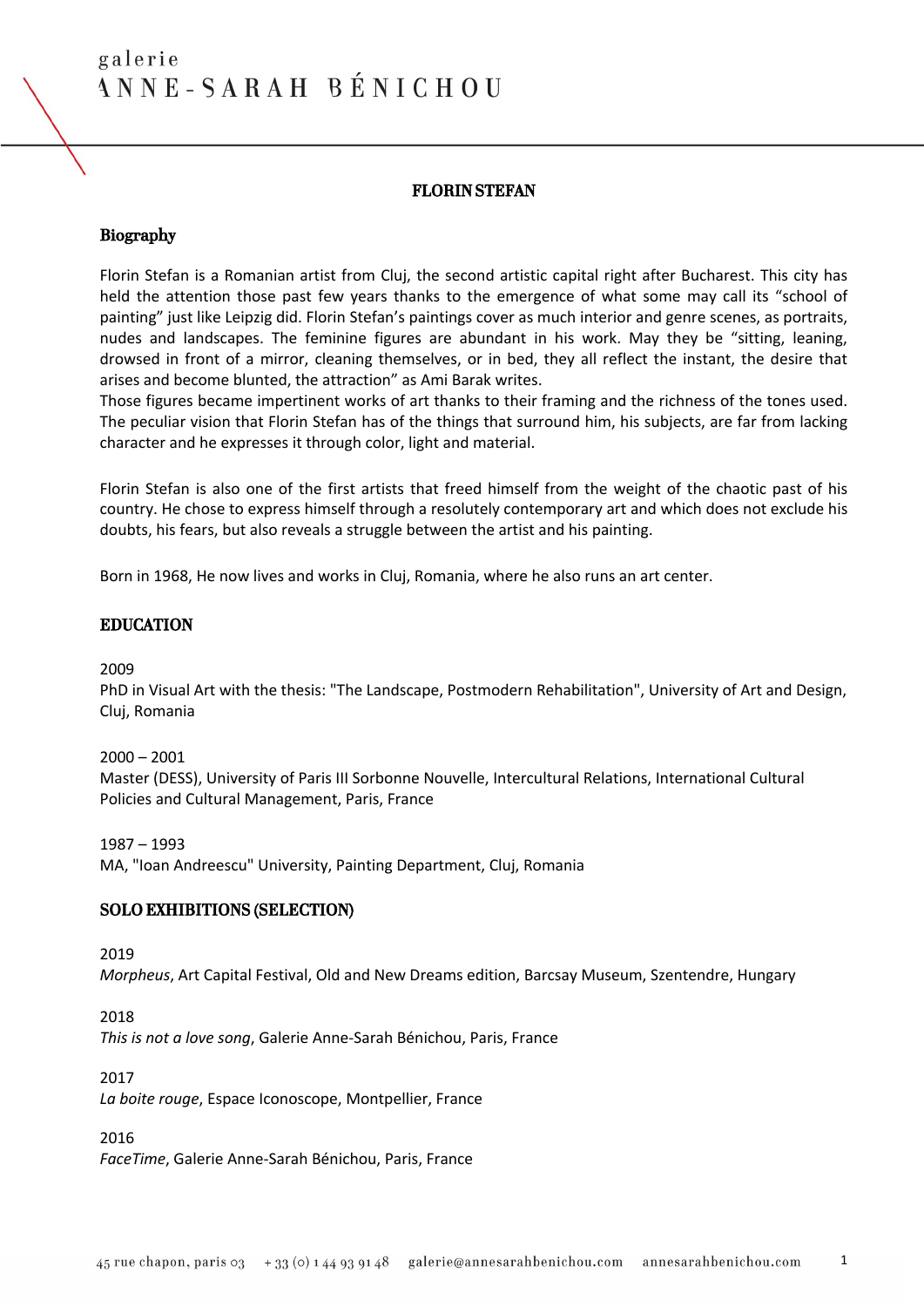# 2014

*Elegia*, Le Plafond gallery, Amsterdam, Netherlands

# 2012

*Dead Man*, Museum of fine arts, Cluj-Napoca, Romania

# 2009

*Magnetic Landscapes*, Arcade gallery, Bistrita, Romania

# 2008

*Identity Reconstruction* (avec Cristian Opris), Balkan – Tranzit festival, Normandie, France

# 2007

*Roda de Domingo (Sunday Dance)*, Romanian cultural institute gallery, Lisbon, Portugal

# 2006

*Landscapes*, Museum of fine arts, Cluj Napoca, Romania

# 2005

*Sunday Dance*, Vonderau Museum, Fulda, Germany

2005

*Landscapes*, during The Romanian Culture Week, Kunststation Kleinsassen, Germany

2004

*Minimal Landscapes*, MAP gallery, Bosa, Sardaigne, Italy

# 2003

Photographs exhibition, Galerie La Bombe, during "Transylvania Express", International biennial

#### 1999

*Garden of Eden*, Artexpo, Bucarest, Roumanie ; Espace d'Art de la ville, Nantes, France ; Trafo gallery, Budapest, Hungary

1998 *Garden of Eden*, Gallery of the Union of Artists, UAP, Cluj-Napoca, Romania

#### 1996

*New Works*, Carona gallery, Lugano, Swiss

1993 *Abses*, Art university gallery, Cluj-Napoca, Romania

# GROUP EXHIBITIONS

2021 *Le jour n'est pas si loin*, Manifesta, Lyon, France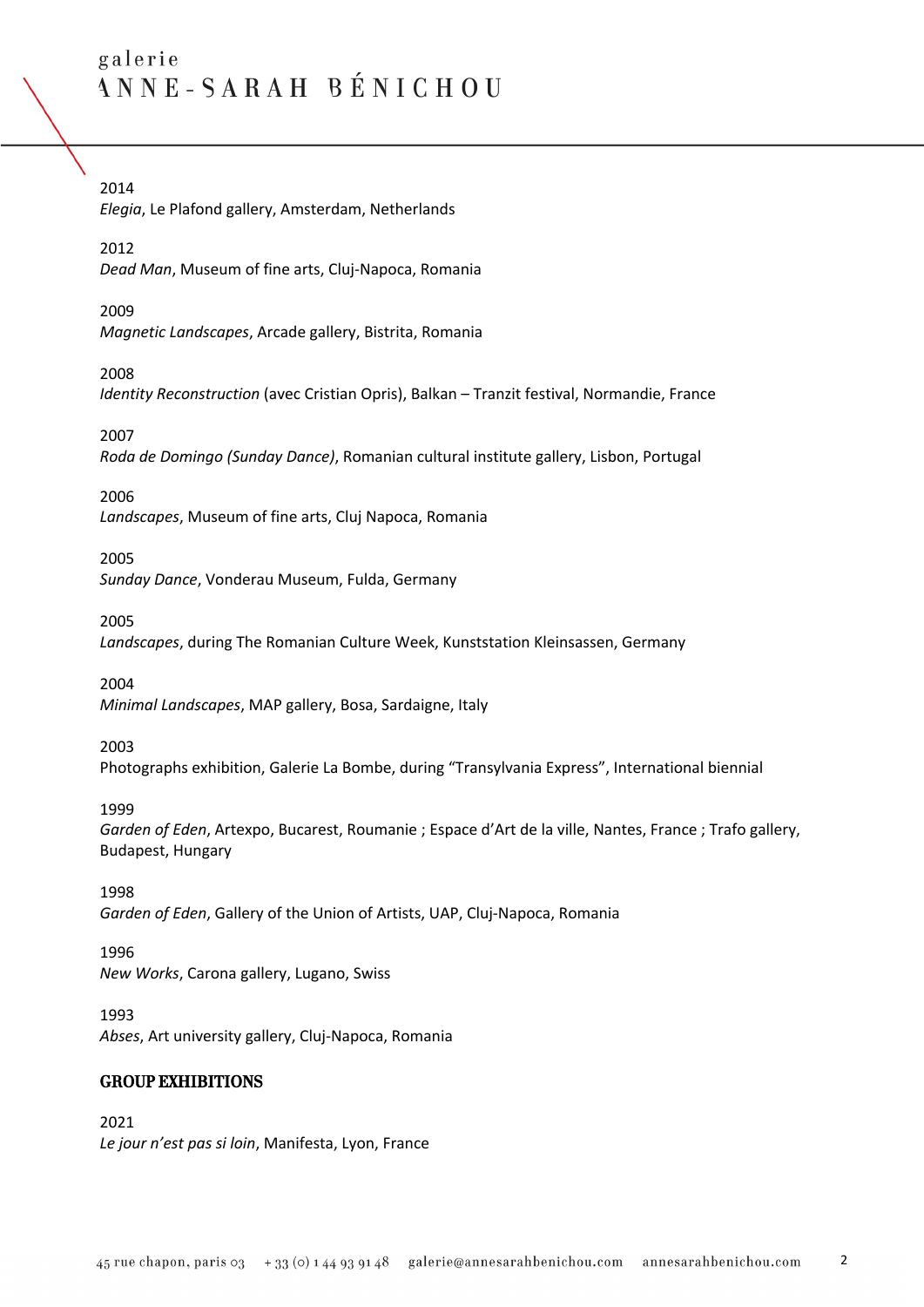*Les Partis pris d'Anne-Sarah Bénichou*, curated by Henri Guette, Festival International du Livre et du Film d'art, Perpignan, France

*2021 = 5*, exhibition celebrating the 5th birthday of the gallery, Galerie Anne-Sarah Bénichou, Paris, France *Icons of the end of the world*, Spațiu Intact, Cluj-Napoca, Roumanie 2019

*Térfélcsere,* ICA-D, Dunaújváros, Hungary

#### 2017- 2018

Group exhibition, D gallery, villa Park, South Korea

#### 2017

*Life A User's Manual*, Art Encounters, Contemporary Art Biennial, Timisoara, Romania

### 2016

*Wasted Time*, Art Capital – Visual Arts Festival and Biennale, Musée Ferenczy – ArtMill, Szentendre, Hungary

### 2015

*From mere abstract to almost figurative*, Zorzini gallery, Bucarest, Romania 2012 *Fake It*, *Spatiu Intact*, (curated by Horea Avram), Paintbrush Factory, Cluj-Napoca, Romania

2011

Academia di Brera, Fondazione Maimeri, Milan, Italy

2005

Museum of Fine arts, Cluj-Napoca, Romania

2001

Gallery of the Association of Hungarian Artists, Budapest, Hungary

1995

*Hora Romaneasca*, Kunststation Kleinsassen, Germany

1992 *Ecce Homo*, Orizont gallery, Bucarest, Romania

# **RESIDENCIES**

2017 Vivaldi Park, Hongcheon, South Korea

2007 Académie Royale des Beaux-Arts, Brussels, Belgium

1995 *ArtEst*, Ligornetto, Lugano, Swiss

# PRIZES/AWARDS